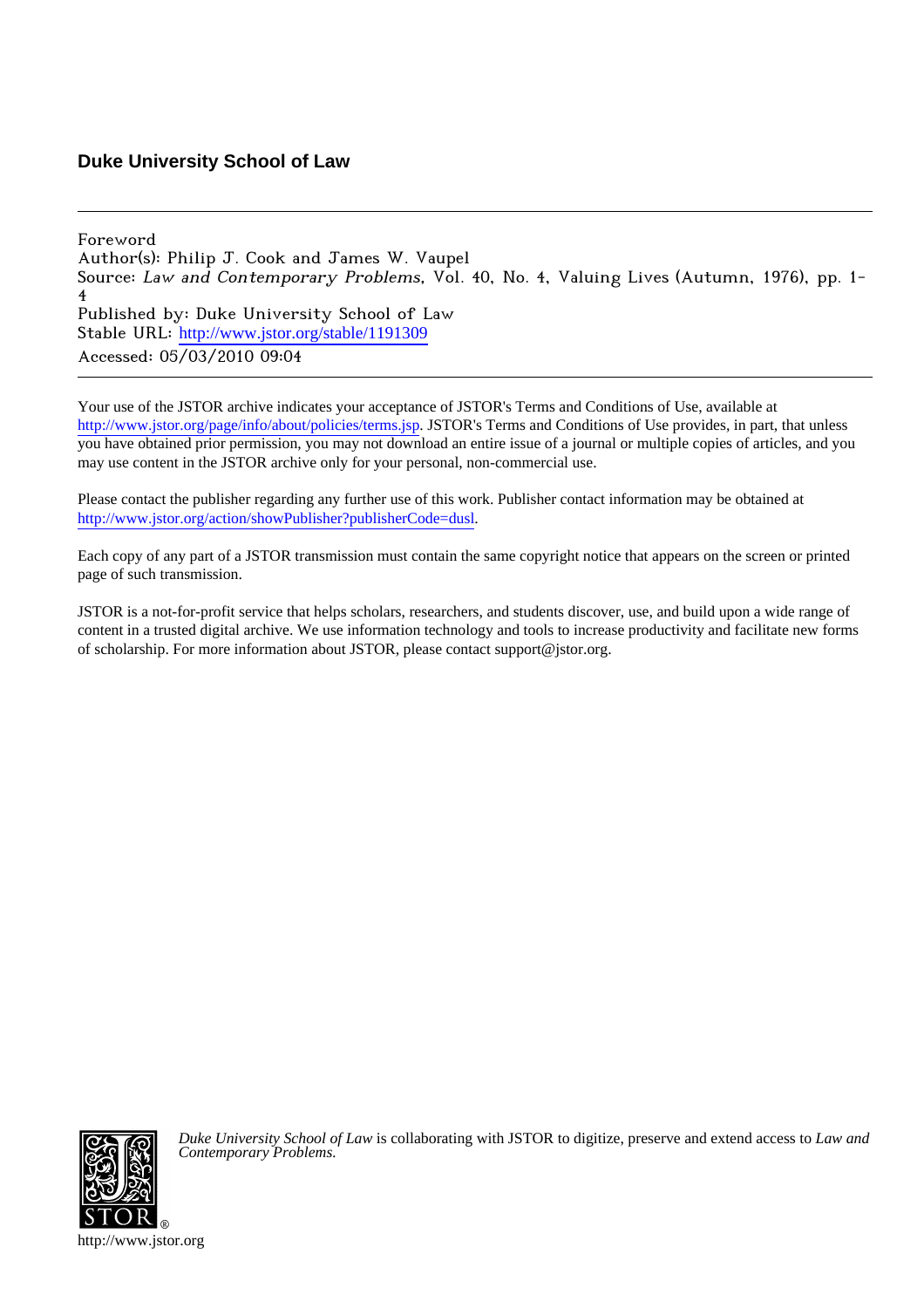## **LAW AND CONTEMPORARY PROBLEMS**

VOLUME 40 **AUTUMN, 1976** NUMBER 4

## **FOREWORD**

**How and when we die is partly determined by decisions made by the courts, elected officials, and administrative agencies. Though we are far from having a coherent public policy towards saving lives, there can be no question that this objective has large and increasing influence in policy formulation. Traditional public programs, such as investing in public health measures, licensing physicians, sponsoring biomedical research, setting and enforcing highway speed limits, and deterring negligence on the part of employers and others through the law of torts, have been supplemented during the last decade by a variety of important new initiatives which are at least in part justified by the objective of prolonging life. Consider, for example, the establishment of public financing of health care through Medicare and Medicaid, the imposition of federal regulation to reduce air pollution, the establishment of regulatory agencies to enhance the safety of consumer goods (the Consumer Product Safety Administration) and the safety of the workplace (the Occupational Health and Safety Administration), and the increasingly stringent auto safety regulations imposed on manufacturers.** 

**While much is currently being done to avert deaths, we have by no means exhausted the possibilities for public action. Besides increasing the intensity of effort in each of the existing arenas, we could move on to limiting the carcinogen content of cigarettes, requiring auto passengers to wear seat belts, imposing strict regulations on the private ownership of handguns, and banning dangerous sports. Clearly, we are not doing everything possible to extend lives, and the principal explanation is equally clear: The policy objective of saving lives is in conflict with other important policy objectives. Public programs to reduce mortal risks are costly, either in terms of the economic**  resources they consume-resources which could be allocated to improve ed**ucation, say, or increase private consumption-or in terms of infringing on individual liberty. There is in effect a tradeoff between the quantity and quality of life. This tradeoff facing public decision makers has its parallel in household decisions: Most people would surely acknowledge that they could find ways to reduce the health and safety hazards which endanger their lives, but only by incurring unacceptable costs of pleasures foregone. It is perhaps more troublesome to acknowledge this tradeoff in the public arena, and few public officials would openly admit their willingness to sacrifice lives for the sake of other valued objectives. But this symposium is motivated by the belief that the**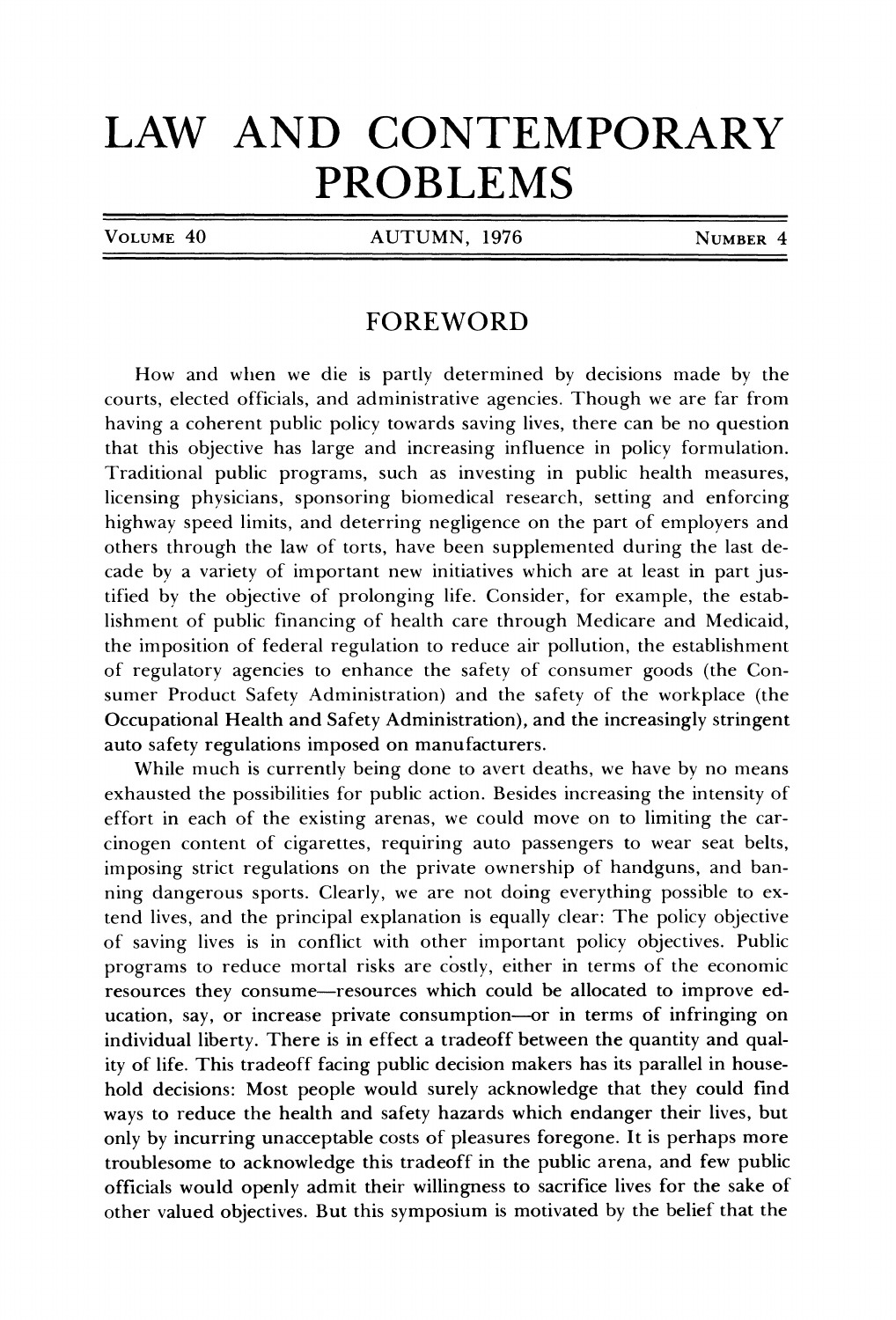**policy tradeoff between the quantity and quality of life should be openly acknowledged, at least in discussions about public policy. In some circumstances public policy decisions will and should have the effect of eschewing opportunities to save some lives if the cost is too great. We could lower the national speed limit to forty, require all new houses to be made fireproof, and order everyone out to jog before breakfast, but common sense indicates otherwise.** 

**If lifesaving is not to be given absolute priority over all other policy objectives, then what procedures should be used to identify those lifesaving projects which are worthwhile? What program areas have the greatest potential for worthwhile expansion of public efforts to save lives? How are Congress and the courts likely to deal with the central issue of providing public financing for medical treatment in the case of catastrophic diseases, and how can the competing objectives which impinge on this issue be reconciled? The six articles in this symposium represent path-breaking research on these and related questions. Rather than summarize the articles, a task better left to the authors themselves, we limit outselves here to highlighting some of the common strands of thought which cut across the articles.** 

**To determine whether some lifesaving program is worthwhile the costs have to be weighed, in some fashion, against the benefits. Two articles**  -Zeckhauser and Shepard's<sup>1</sup> and Acton's<sup>2</sup>-address this problem and com**plement each other nicely. Zeckhauser and Shepard divide the major questions concerning cost/benefit analysis of lifesaving programs into four areas: (1) prediction, (2) valuation, (3) accounting, and (4) the role of incentives and information.3 Acton, dealing with the second issue, critiques the two dominant schools of thought on how lives should be valued in public policy analysis and makes a strong case that the procedure actually used in government costbenefit analyses is conceptually inferior to the alternative procedure. Zeckhauser and Shepard focus on the remaining three areas. They too are critical of current practices for evaluating lifesaving programs and suggest a number of analytical improvements that should prove to be of considerable value.** 

**One of the several conclusions reached by Zeckhauser and Shepard is that the most common measure of the benefits of a lifesaving program-the number of lives it can be expected to save-is an inadequate measure as lives are never permanently "saved," but only prolonged. A program which delays the death of one hundred terminally ill cancer patients by one year is surely not worth as much as a program which saves one hundred youths from dying in auto accidents. Furthermore, it may be desirable to make some adjustment for the quality of the lives which are prolonged-a year of life for a person who is** 

**<sup>1.</sup> Zeckhauser & Shepard, Where Now for Saving Lives?, 40 LAW & CONTEMP. PROB. no. 4, at 5 (1976).** 

**<sup>2.</sup> Acton, Valuing Livesaving-Alternatives and Some Measurements, 40 LAW AND CONTEMP. PROB. no. 4, at 46 (1976).** 

**<sup>3.</sup> Zeckhauser & Shepard, supra note 1, at 5-6.**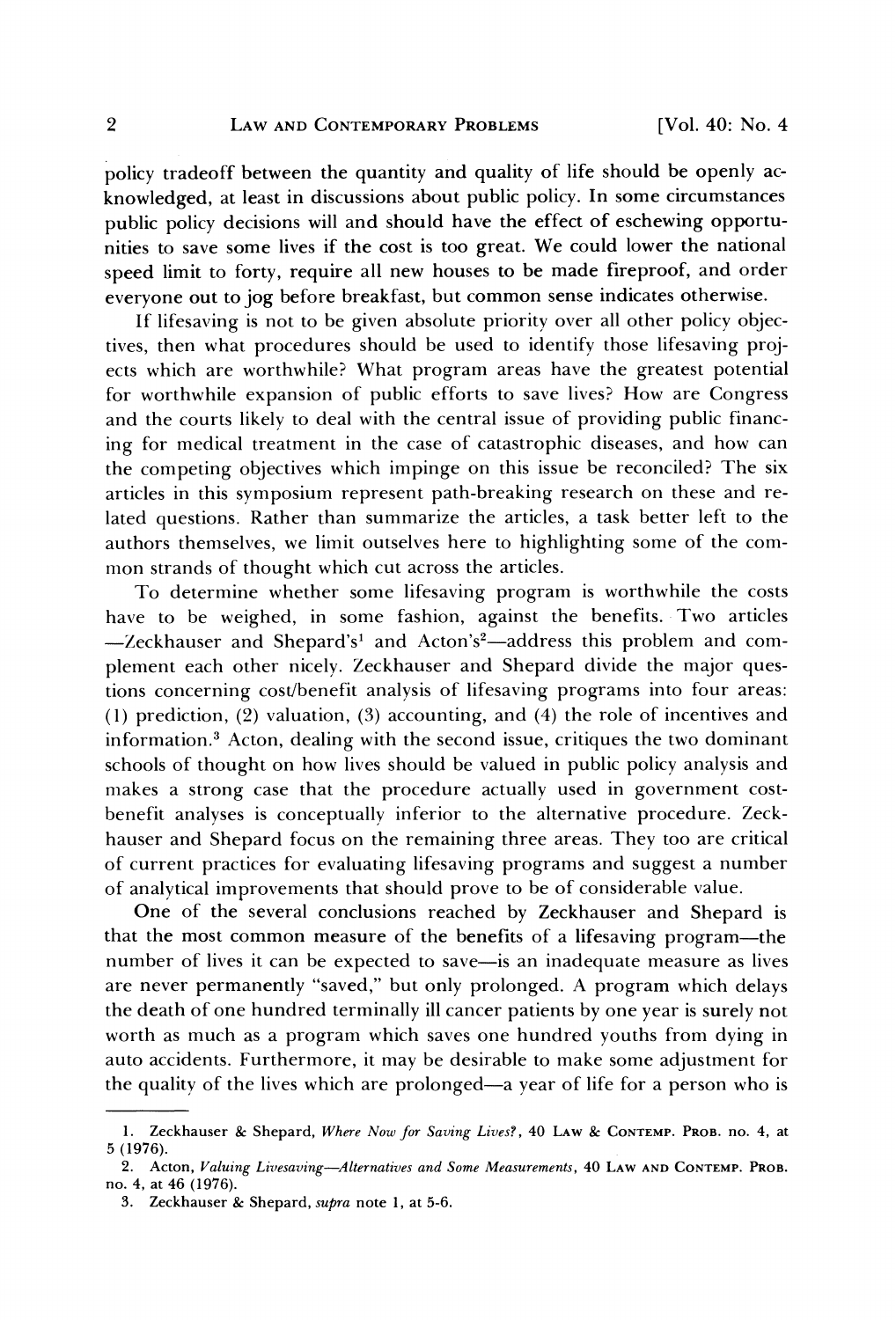## FOREWORD 3

**severely disabled and in pain is surely not worth as much as a year of health. Zeckhauser and Shepard thus suggest that the benefit is to be measured in "quality-adjusted life-years saved."4 Vaupel uses this important insight to analyze the basic nature of the "death problem" in the United States.5 Vaupel argues that there should be greater emphasis in public policy towards prolonging life on reducing the incidence of early death-death before age sixty-five. While most people die after age sixty-five, most of the quality adjusted life years lost are due to deaths before this age. Under reasonable assumptions it can be demonstrated that it would be worth many billions of dollars to reduce the incidence of early death by even a few percentage points. Furthermore, there is considerable evidence that a substantial reduction in the incidence of early death is feasible. Early death differs in both causes and effects from the problems of late death, and the analytical distinction between the two appears to be a very helpful framework within which to evaluate public policy in this area.** 

**Three papers in the symposium are focused on one particularly difficult policy arena-government programs to finance life-prolonging medical care. If such programs have any limitations or exclusions, then some people will die sooner than necessary simply for lack of necessary financial means. There are two troublesome aspects to this problem which do not arise from public decisions to economize on, say, road safety or biomedical research. First, to withhold life-sustaining medical care for financial reasons is an overt and painful contradiction of the important myth that life is priceless. Second, anything less than unlimited public financing of medical care may result in wealthy patients being provided with treatment which is at the same time denied to others. The inequity of this arrangement reinforces the impetus for unlimited public financing.** 

**The response to these arguments, developed in the article by Havighurst, Blumstein, and Bovbjerg,6 is that a program to provide unlimited public financing for treatment of catastrophic disease would probably result in a considerable and accelerating increase in the fraction of Gross National Product devoted to medical expenditures, thereby reducing our ability to pursue other national objectives-including, perhaps, our ability to invest in more cost-effective programs to avert deaths. Havighurst, Blumstein, and Bovbjerg make a number of suggestions for designing catastrophic medical care financing schemes which would produce incentives for providers to economize while not seriously violating either the myth that life is beyond price or fundamental notions of equity. But these authors are not optimistic that Congress will** 

**<sup>4.</sup> Id. at 11.** 

**<sup>5.</sup> Vaupel, Early Death: An American Tragedy, 40 LAW & CONTEMP. PROB. no. 4, at 73 (1976).** 

**<sup>6.</sup> Havighurst, Blumstein, & Bovbjerg, Strategies in Underwriting the Costs of Catastrophic Disease, 40 LAW & CONTEMP. PROB. no. 4, at 122 (1976).**